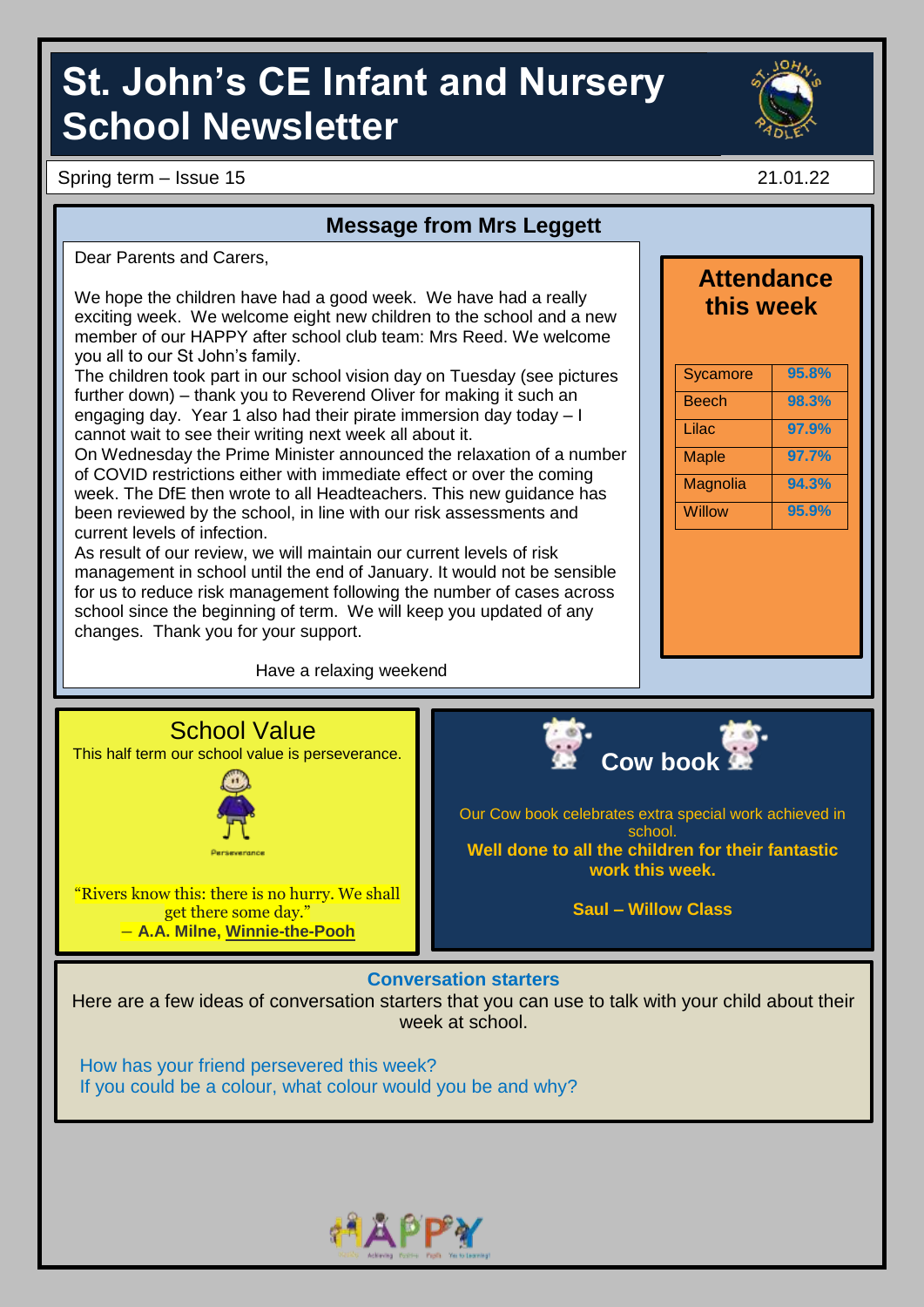## **SECOND HAND UNIFORM SALE**

## THURSDAY 27TH JANUARY 2:30-3:30pm

£2 PER ITEM.



PLEASE BRING CORRECT CHANGE



We're recruiting!

#### **PFA Chair**

It's a great opportunity to get<br>more involved with our school by<br>leading the PFA team through multiple fundraising events for the<br>rest of this academic year.

Funds raised from all PFA activities are vital to support and<br>enhance our childrens' learning environment, and we can't do it without you!

If you have any questions or would like more information, please contact the school office or email the PFA:

stjohnspfa@gmail.com

### **Diary Dates**

New dates are indicated in red

| <b>Date</b>              | <b>Event</b>                                        | Year<br><b>Group</b> |
|--------------------------|-----------------------------------------------------|----------------------|
| 27.01.22                 | 2:30pm Second<br><b>Hand Uniform</b><br><b>Sale</b> | All                  |
| 31.01.22                 | <b>Child mental</b><br>health week                  | All                  |
| 04.02.22                 | <b>National Story</b><br><b>Telling Day</b>         | All                  |
| 14.02.22                 | <b>Half term</b>                                    | All                  |
| 24.02.21                 | Performance<br>from Electric<br>Umbrella            | All                  |
| 03.03.22                 | <b>World Book day</b>                               | All                  |
| $23.03.22$ &<br>24.03.22 | <b>Parents evening</b>                              | All                  |
| 01.04.22                 | Last day of term                                    | All                  |
| 19.04.22                 | <b>INSET - No</b><br>children in<br>school          | All                  |
| 20.04.22                 | <b>First day back</b><br>for children               | All                  |

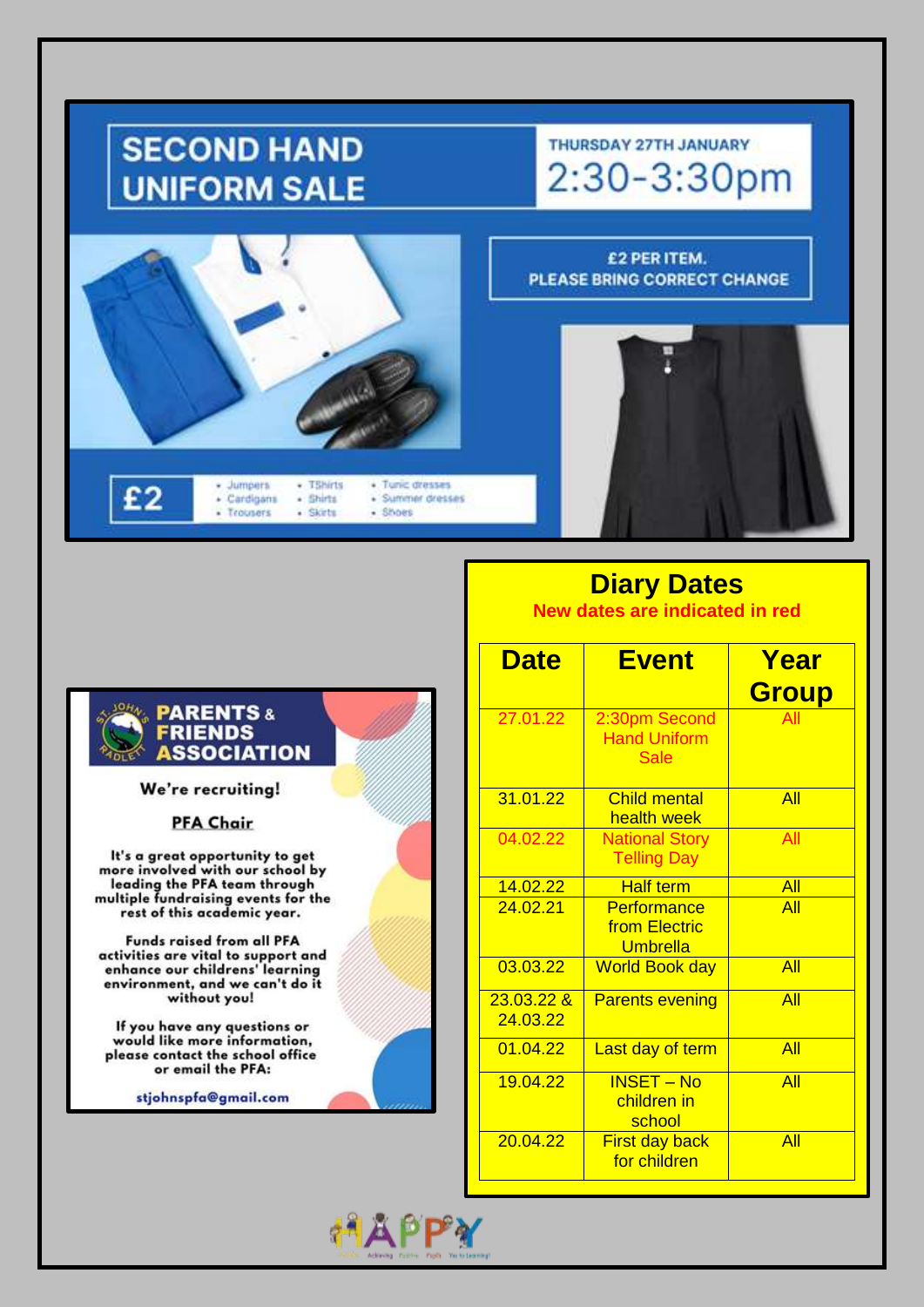## **School Vision Day**

*'Start children off on the way they should go, and even when they are old they will not*  Proverbs 22:6

On Tuesday morning the whole school took part in 'Vision Morning'. We did lots of activities to learn about the line of scripture written above. We started the morning with a worship for Reverend Oliver. He talked to us about going on a journey and sticking to the right path. We then worked in groups to make paths, it was very tricky and we had to use lots of our values. We also thought about what kind of person we want to be when we are older and how we are going to get here.